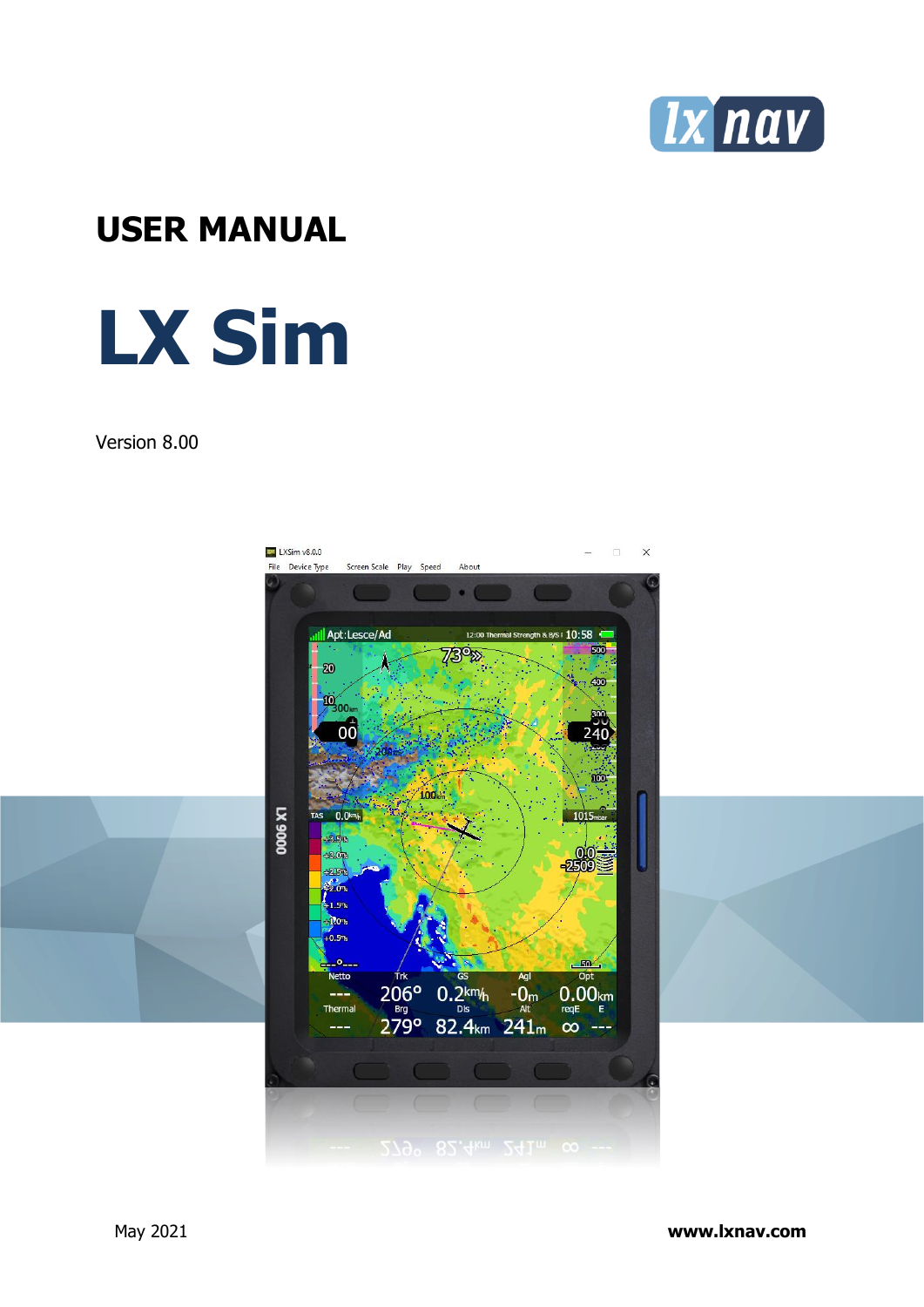<span id="page-1-0"></span>

| <b>Important Notices</b>                            | 3      |  |  |
|-----------------------------------------------------|--------|--|--|
| <b>Introduction</b><br>$\mathbf{2}^-$               |        |  |  |
| <b>What is LX Sim</b><br>2.1                        | 4<br>4 |  |  |
| 2.2 System Requirements                             | 4      |  |  |
| <b>Installing and Uninstalling</b><br>2.3           | 4      |  |  |
|                                                     |        |  |  |
| <b>Starting LX Sim</b><br>2.4                       | 5      |  |  |
| 2.5<br><b>How to Contact LXNAV</b>                  | 5      |  |  |
| <b>Getting Started</b><br>3                         | 6      |  |  |
| <b>LX Sim Window</b><br>3.1                         | 6      |  |  |
| <b>Keyboard Shortcuts</b><br>3.2                    | 6      |  |  |
| LX8000 and LX8080<br>3.2.1                          | 6      |  |  |
| LX9000, LX9050 and LX9070<br>3.2.2                  | 6      |  |  |
| Touch Option (LX9000, LX9050 and LX9070)<br>3.2.2.1 | 8      |  |  |
| <b>Main Menu</b><br>3.3                             | 8      |  |  |
| 3.3.1 File                                          | 8      |  |  |
|                                                     |        |  |  |
| 3.3.2 Device Type                                   | 8      |  |  |
| 3.3.3 Screen Scale                                  | 8      |  |  |
| 3.3.4 Play                                          | 8      |  |  |
| 3.3.5 Speed                                         | 9      |  |  |
| About<br>3.3.6                                      | 9      |  |  |
| <b>SD Card</b><br>3.4                               | 9      |  |  |
| <b>Revision History</b><br>4                        | 10     |  |  |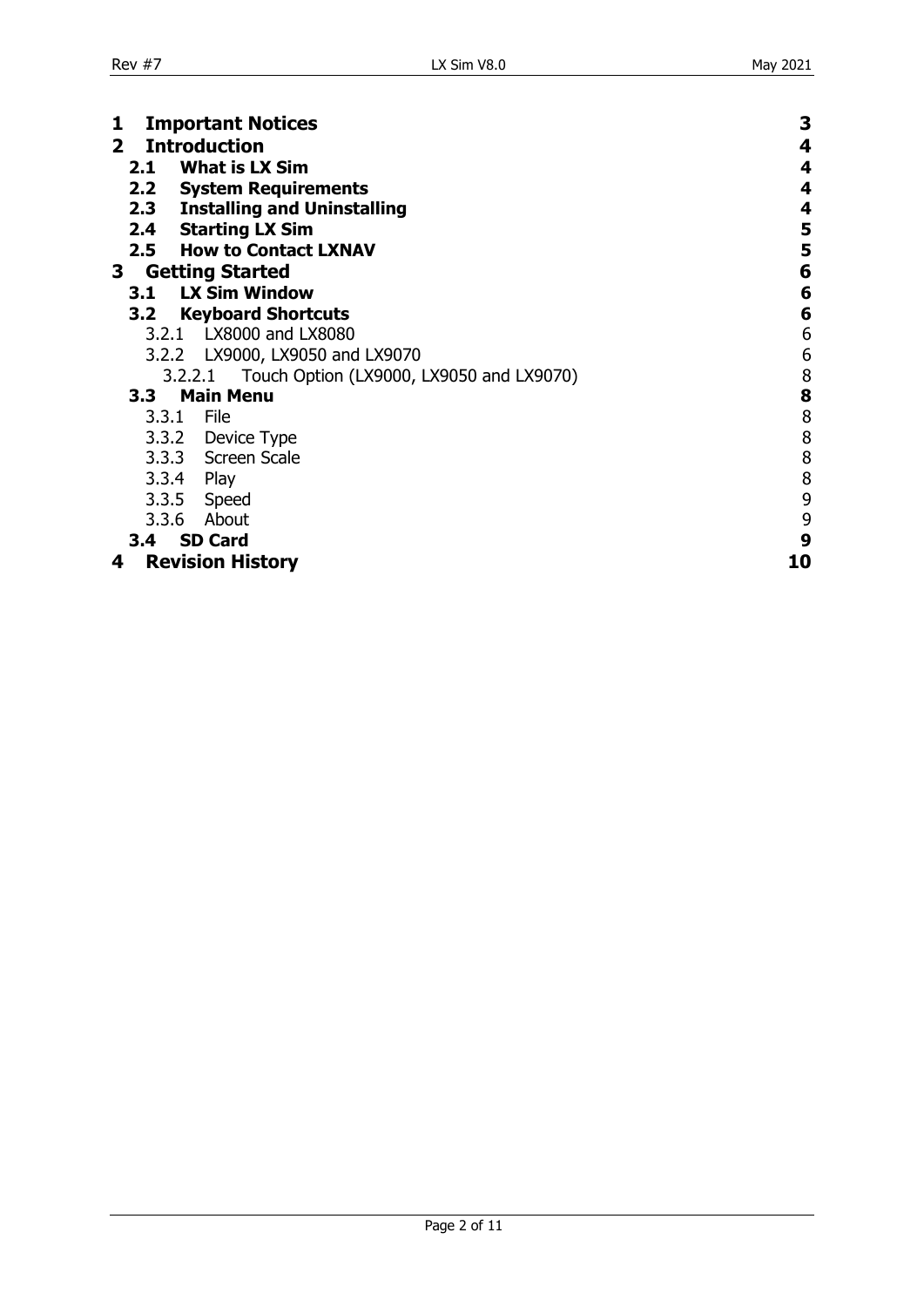### <span id="page-2-0"></span>**1 Important Notices**

The LXNAV system is designed for VFR use only as an aid to prudent navigation. All information is presented for reference only. Terrain, airports and airspace data are provided only as an aid to situation awareness.

Information in this document is subject to change without notice. LXNAV reserves the right to change or improve their products and to make changes in the content of this material without obligation to notify any person or organisation of such changes or improvements.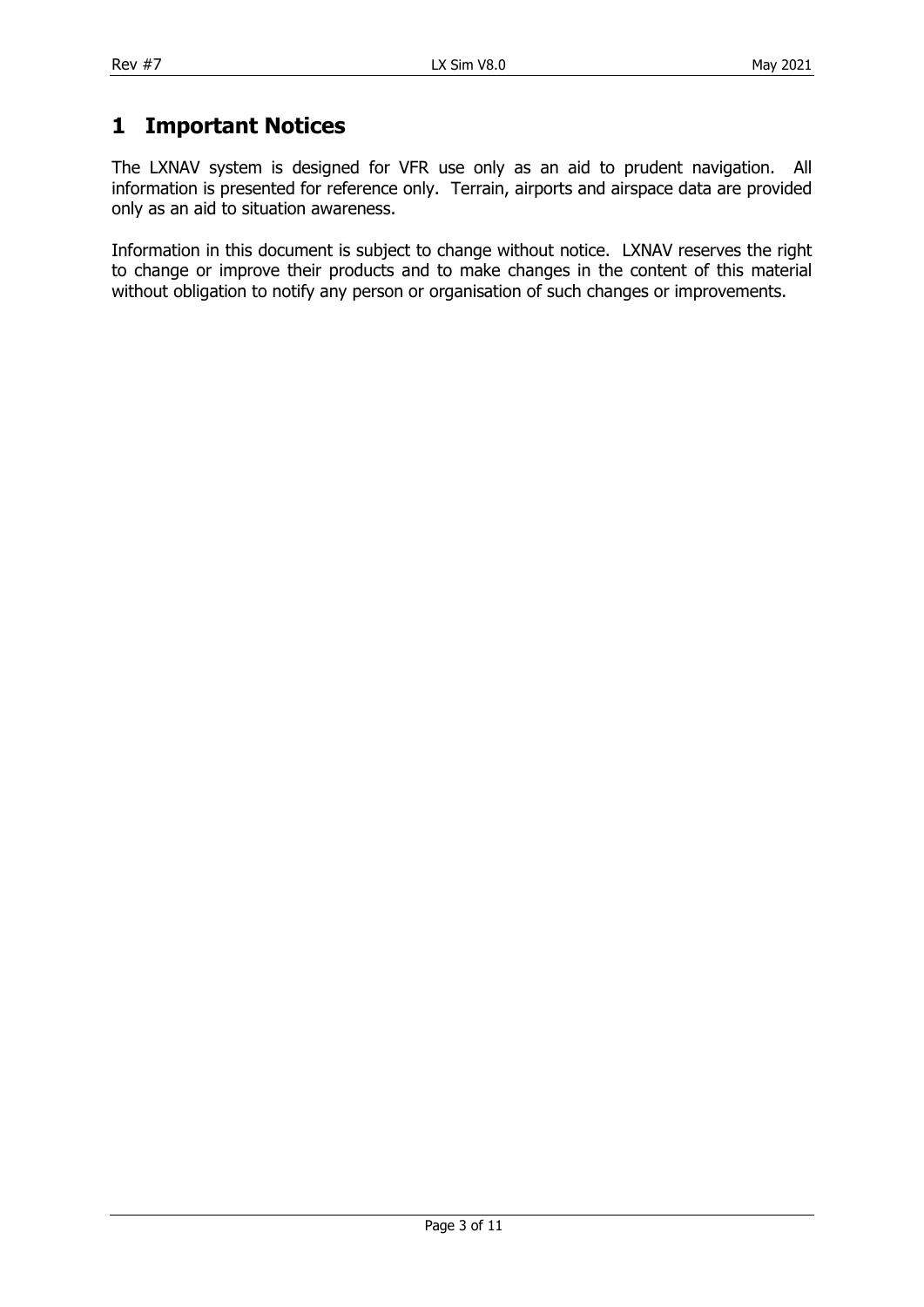### <span id="page-3-0"></span>**2 Introduction**

#### <span id="page-3-1"></span>**2.1 What is LX Sim**

LX Sim is a fully functional simulation tool for the Microsoft Windows operating system that allows you to experience the LX8000, LX8080, LX9000, LX9050 and LX9070 navigation systems on your personal computer. This release of the manual assumed that LX Sim 8.0 (or later) is being used.

Within this manual the following symbols are used.



A yellow triangle is shown for parts of the manual which should be read very carefully.



A bulb icon is shown when useful hint is given to the reader.

#### <span id="page-3-2"></span>**2.2 System Requirements**

LX Sim is written for the Windows operating system. The minimum requirements are:

- Pentium processor
- Windows XP or higher
- .NET Framework 2.0
- <span id="page-3-3"></span>• 20 MB of free disk space

#### **2.3 Installing and Uninstalling**

Download the installation program from our webpage [www.lxnav.com,](http://www.lxnav.com/) run it and follow the on-screen instructions to complete the installation. These include the "Select Components" popup where you should select the appropriate Terrain for the flights you wish to playback.

| Setup - LXSim 8.0.0<br><b>Select Components</b><br>Which components should be installed?                                                  |      |  |          |  |
|-------------------------------------------------------------------------------------------------------------------------------------------|------|--|----------|--|
| Select the components you want to install; clear the components you do not want to<br>install. Click Next when you are ready to continue. |      |  |          |  |
| <b>LXSim</b>                                                                                                                              |      |  |          |  |
| Weather demo data (already installed)                                                                                                     |      |  | 710,7 MB |  |
| Terrain: Europe (already installed)                                                                                                       |      |  | 687,8 MB |  |
| Terrain: Africa (download)                                                                                                                |      |  | 269,4MB  |  |
| Terrain: NE. America (download)                                                                                                           |      |  | 764,7 MB |  |
| Terrain: NW. America (download)                                                                                                           |      |  | 689.9 MB |  |
| Terrain: S. America (download)                                                                                                            |      |  | 242,2 MB |  |
| Terrain: N. Asia (download)                                                                                                               |      |  | 652,4MB  |  |
| Terrain: S. Asia & Oceania (download)                                                                                                     |      |  | 426,1 MB |  |
| Terrain: Japan (download)                                                                                                                 |      |  | 136,5 MB |  |
| Current selection requires at least 1,41 GB of disk space.                                                                                |      |  |          |  |
| $Back$                                                                                                                                    | Next |  | Cancel   |  |

This will be downloaded from LXNAV during the installation (example: the Terrain for Europe is currently 688 MBin size).

If a previous version of LX Sim was installed, it will be removed during the installation process.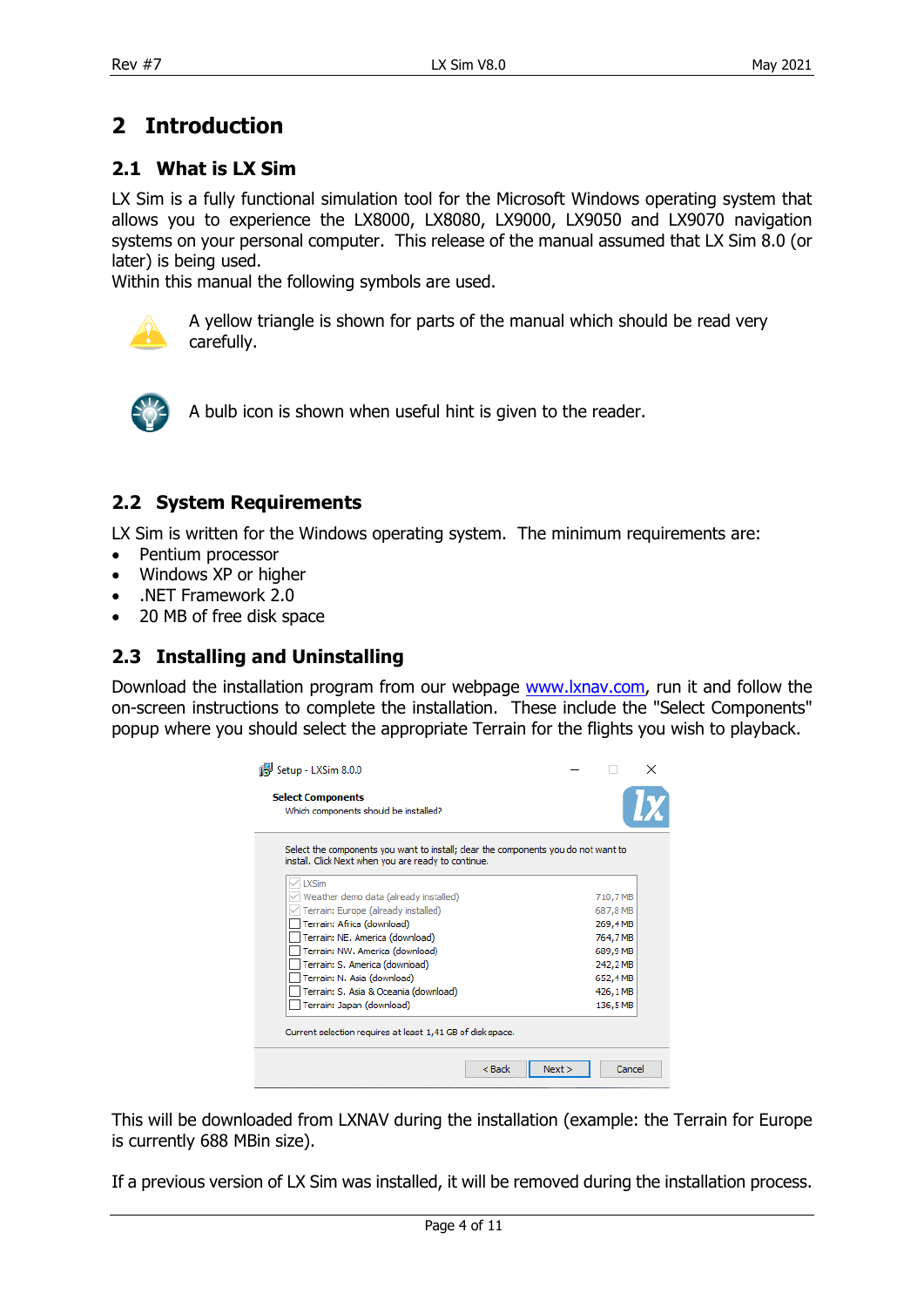|                   | Setup - LXSim 8.0.0 |                                                                                                                                                         | o      | × |
|-------------------|---------------------|---------------------------------------------------------------------------------------------------------------------------------------------------------|--------|---|
| <b>Installing</b> |                     | Please wait while Setup installs LXSim on your computer.                                                                                                |        |   |
|                   |                     |                                                                                                                                                         |        |   |
|                   | Setup               |                                                                                                                                                         | ×      |   |
|                   |                     | Previous version of LXSim needs to be uninstalled before this<br>setup can continue. Press OK to uninstall previous version or<br>Cancel to exit setup. |        |   |
|                   |                     | Cancel<br>OK                                                                                                                                            |        |   |
|                   |                     |                                                                                                                                                         |        |   |
|                   |                     |                                                                                                                                                         | Cancel |   |

To uninstall the program, navigate to the uninstall icon in the LX Sim group and run it. You can also open the Control panel, select Add or Remove programs, locate the LX Sim line and press the Remove button.

#### <span id="page-4-0"></span>**2.4 Starting LX Sim**

After successful installation a program group named LX Sim is created and an icon is placed on your desktop. Double click the icon to run LX Sim.

#### <span id="page-4-1"></span>**2.5 How to Contact LXNAV**

In case you have difficulties understanding or running LX Sim or you discovered a bug, please send us an email to info@lxnay.com or call us +386 592 33 400. Visit our webpage regularly for free updates and new help files.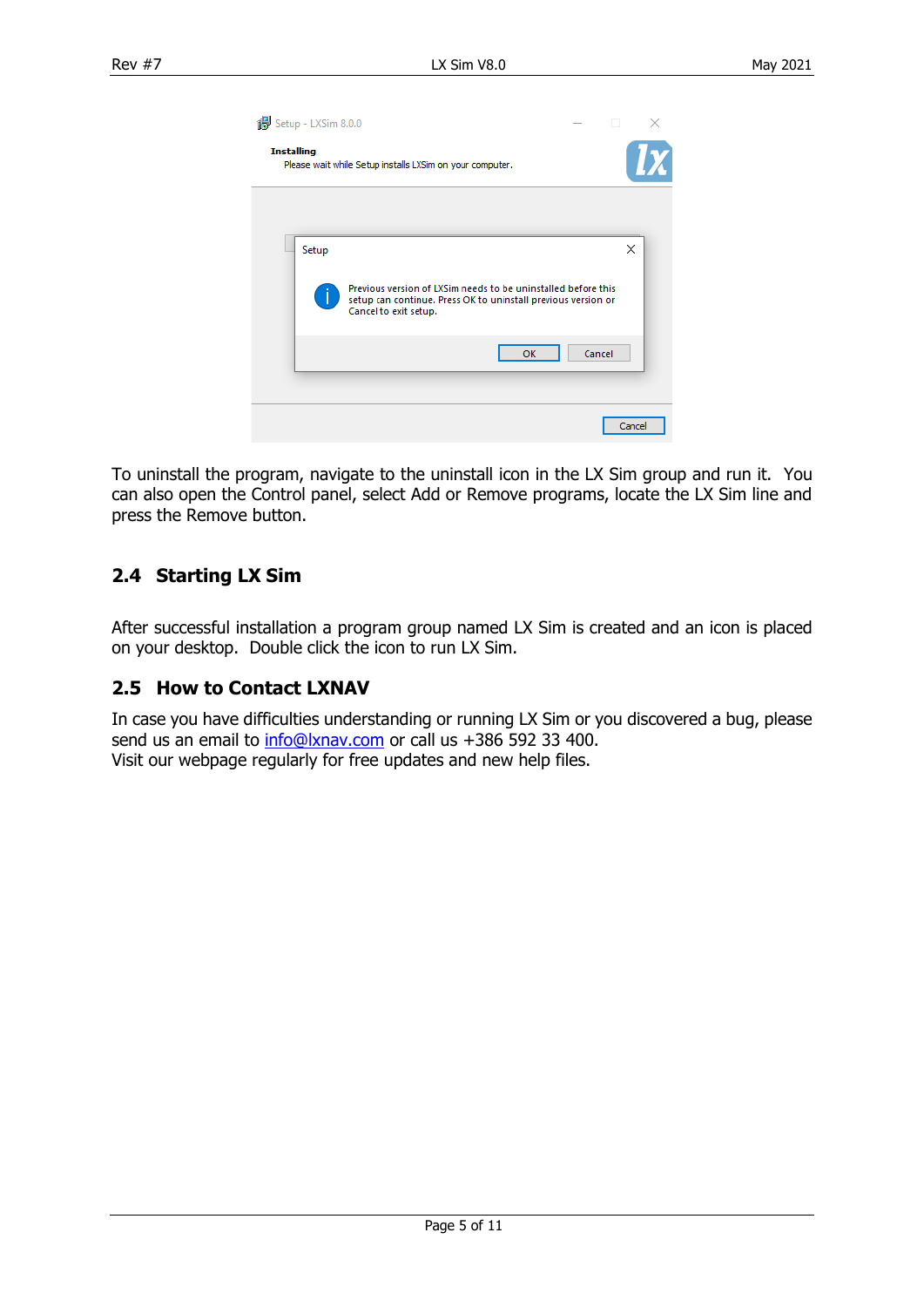## <span id="page-5-0"></span>**3 Getting Started**

#### <span id="page-5-1"></span>**3.1 LX Sim Window**

Once the program is started the main window will display with the interface of the LX9000 instrument. This instrument has full functionality and is controlled by clicking buttons and rotating knobs with your cursor as you would on the real device. You can also rotate knobs by hovering over them with cursor and scrolling up or down. Alternatively, you can use keyboard shortcuts as described in the next section. At the top of the window you will find a menu bar.



All controls and functions of the instrument are described in the LX80xx & LX90xx user manual that can be found on [www.lxnav.com.](http://www.lxnav.com/)

#### <span id="page-5-2"></span>**3.2 Keyboard Shortcuts**

As mentioned above you can also control the instrument with keyboard shortcuts as shown in the illustration below.



#### <span id="page-5-3"></span>**3.2.1 LX8000 and LX8080**

#### <span id="page-5-4"></span>**3.2.2 LX9000, LX9050 and LX9070**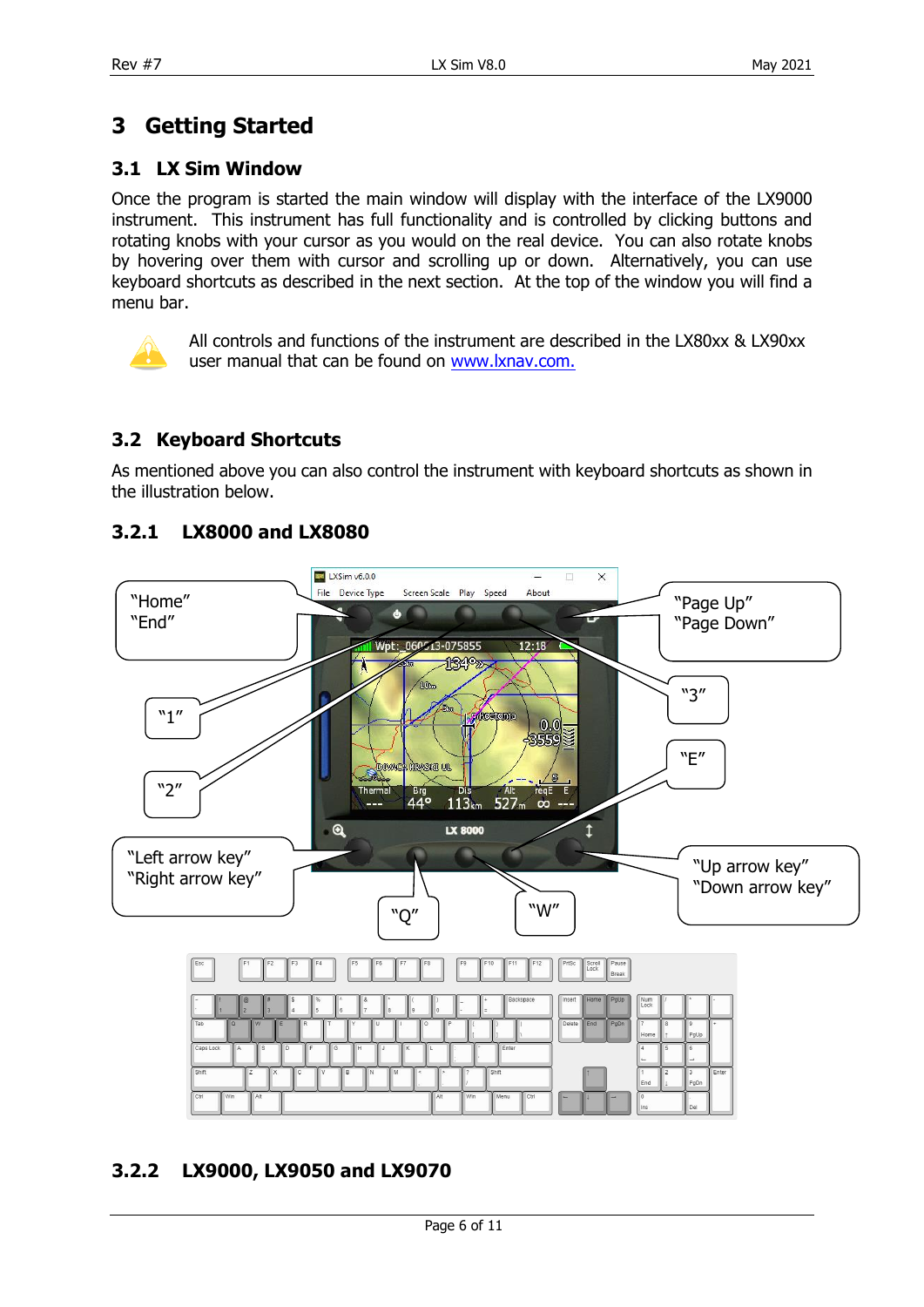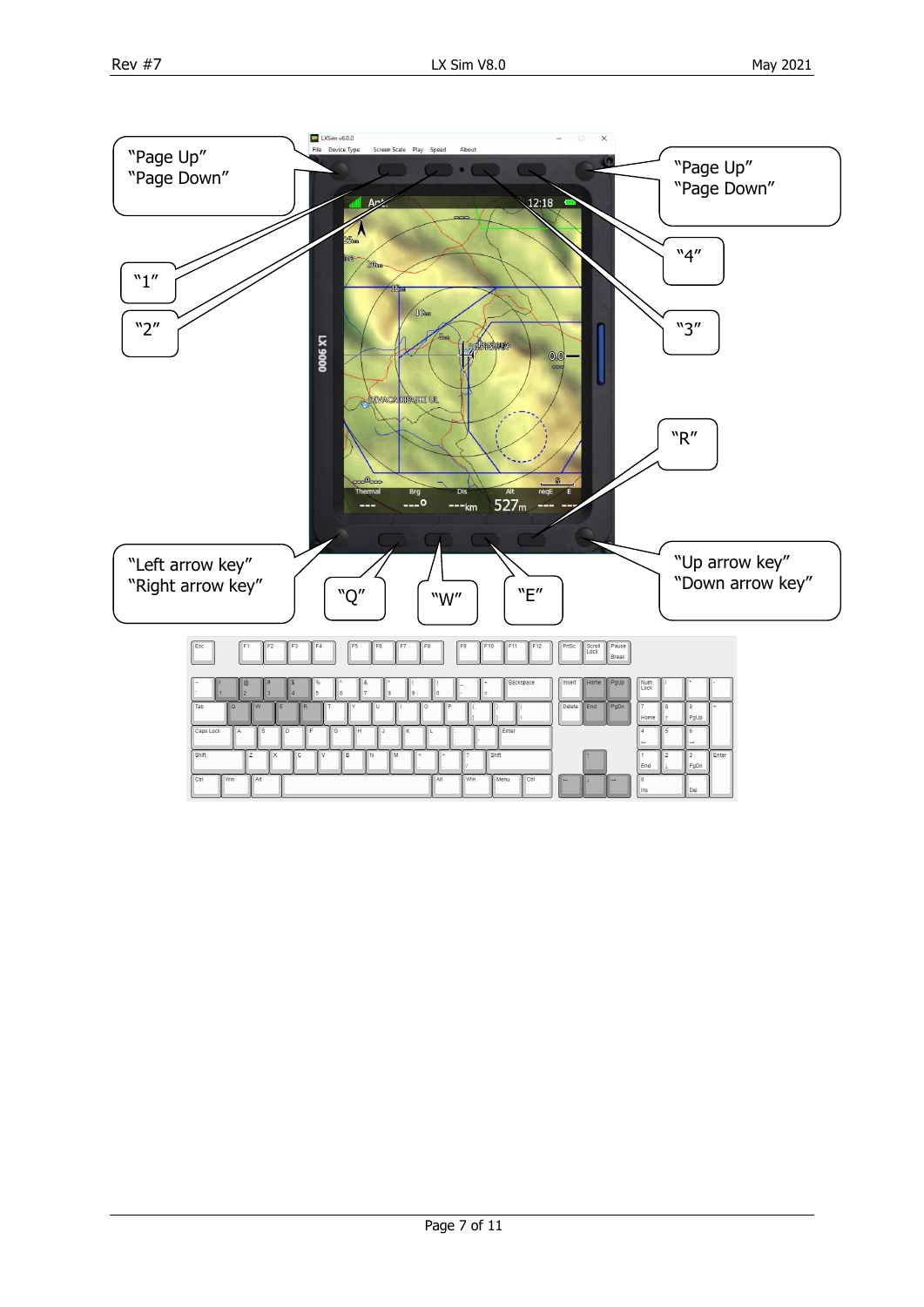#### <span id="page-7-0"></span>**3.2.2.1 Touch Option (LX9000, LX9050 and LX9070)**

Use the mouse cursor and click on the icon/dialogue to simulate the touch option.



\*The touch option is enabled on the LX90xx series only.

#### <span id="page-7-1"></span>**3.3 Main Menu**

#### <span id="page-7-2"></span>**3.3.1 File**

By clicking **Open** you can load an .igc file from one of your previous flights. The program will restart and simulate that flight. Here you can also terminate the program by clicking **Exit**. You may also exit the program by pressing the Alt+F4 key combination.

#### <span id="page-7-3"></span>**3.3.2 Device Type**

Here you can select the type of device that the program will simulate. You can choose between LX8000, LX8080, LX9000, LX9050 and LX9070. For the last three you can also select horizontal or vertical orientation.

#### <span id="page-7-4"></span>**3.3.3 Screen Scale**

In this menu you can change the scale of your screen. Select preferred options on a scale from 10-100% (default is 100%). Use this function in case your monitor is too small to fit the full scale of the device screen.

#### <span id="page-7-5"></span>**3.3.4 Play**

Start the simulation. The instrument will simulate a flight. If you have opened the .igc file as described above this will be the simulated flight. Click it will change to "Pause". Click it again, to un-pause the simulation.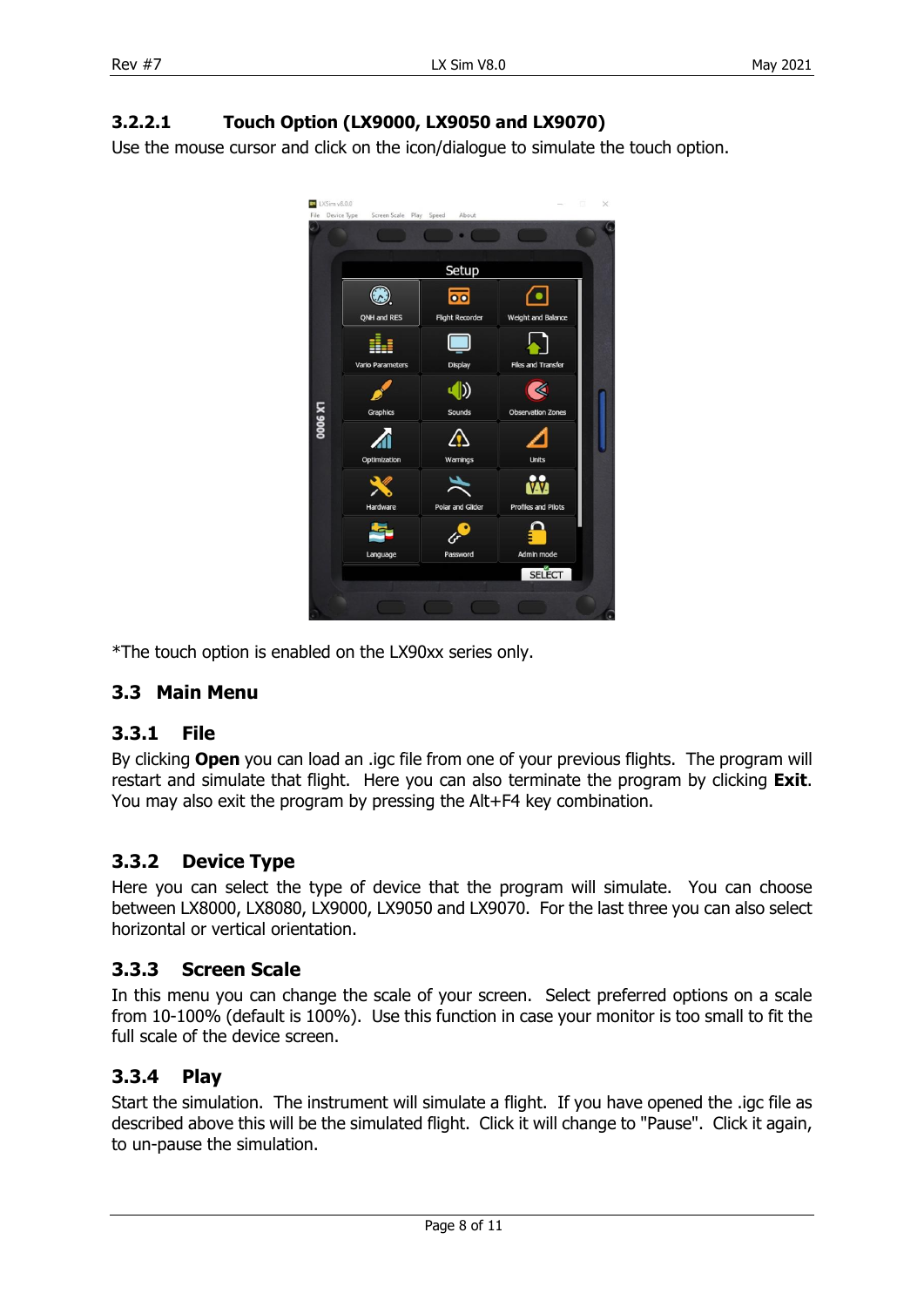#### <span id="page-8-0"></span>**3.3.5 Speed**

Here you can change the speed of the simulation. The default value is 10x; it can be decreased to 1x (real time) or increased all the way up to 200x.

#### <span id="page-8-1"></span>**3.3.6 About**

The **about** menu item displays information about the installed version of LX Sim.

#### <span id="page-8-2"></span>**3.4 SD Card**

The SD Card function is used to transfer files to and from LX Sim just as you would do on the instrument.

Click on the SD Card (market red below) to open a file browser. Then select the folder to import and export files to. You then can transfer files by going to **Setup**>**Files** and **transfer**. You can transfer airspaces, waypoints, tasks, airports, checklists, maps, flights, pilots and custom profiles. For more information about importing, activating and using files please refer to the LX80xx/90xx user manual.

![](_page_8_Picture_10.jpeg)

![](_page_8_Picture_11.jpeg)

With LX Sim you can also try out new customized styles that you can create manually on the instrument or simply use our LX Styler customization tool available on [www.lxnav.com.](http://www.lxnav.com/)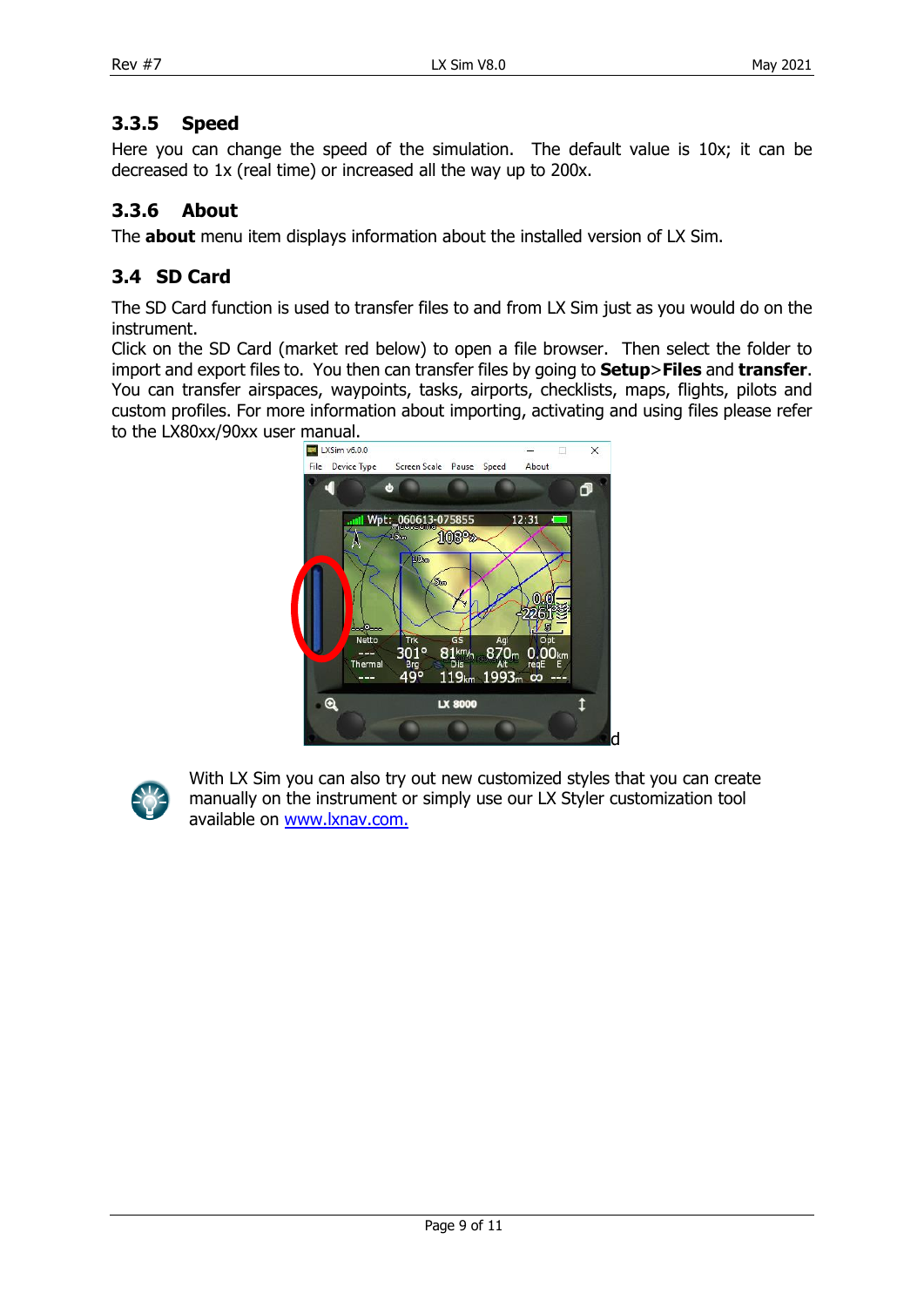# <span id="page-9-0"></span>**4 Revision History**

| Rev            | Date              | Comments                                                                                                                 |
|----------------|-------------------|--------------------------------------------------------------------------------------------------------------------------|
| $\mathbf{1}$   | January 2018      | Initial release of this manual                                                                                           |
| $\overline{2}$ | February 2018     | Added Chapter 2, 3, updated Chapter 1.                                                                                   |
| 3              | April 2018        | Minor Changes                                                                                                            |
| $\overline{4}$ | May 2018          | Updated Chapter 4 (since removed).                                                                                       |
| 5              | <b>March 2020</b> | Corrections to English language text.                                                                                    |
| 6              | <b>April 2020</b> | Update for Version 8.0 including removal of the<br>previous Chapter 4.<br>Updated Chapter: 2.3<br>Added Chapter: 3.2.2.1 |
| 7              | May 2021          | Style update, Minor fixes                                                                                                |